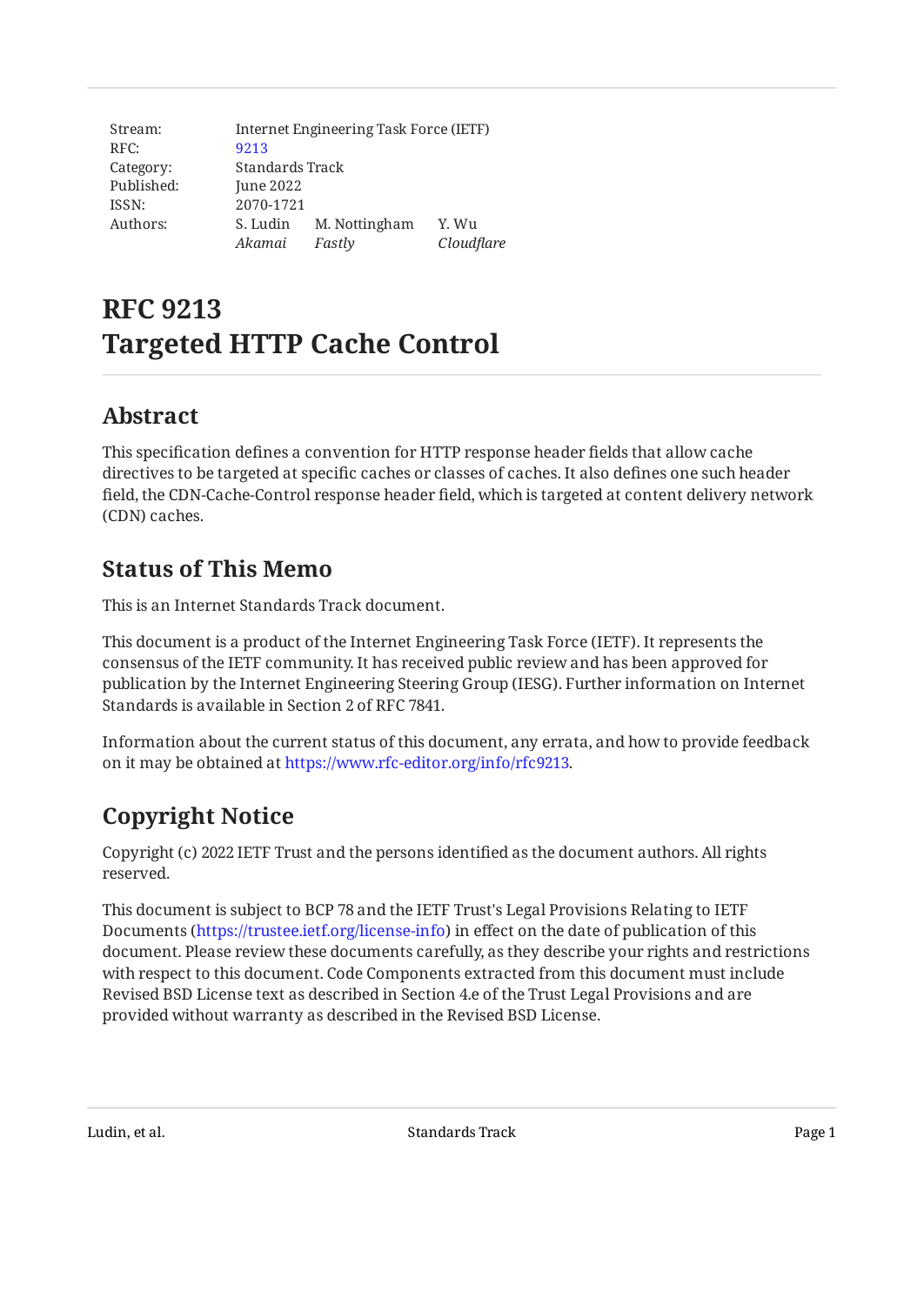## <span id="page-1-0"></span>**[Table of Contents](#page-1-0)**

- [1](#page-1-1). [Introduction](#page-1-1)
	- [1.1.](#page-2-0) [Notational Conventions](#page-2-0)
- [2](#page-2-1). [Targeted Cache-Control Header Fields](#page-2-1)
	- [2.1.](#page-2-2) [Syntax](#page-2-2)
	- [2.2.](#page-3-0) [Cache Behavior](#page-3-0)
	- [2.3.](#page-4-0) [Interaction with HTTP Freshness](#page-4-0)
	- [2.4.](#page-5-0) Defi[ning Targeted Fields](#page-5-0)
- [3](#page-5-1). [The CDN-Cache-Control Targeted Field](#page-5-1)
	- [3.1.](#page-5-2) [Examples](#page-5-2)
- [4](#page-6-0). [IANA Considerations](#page-6-0)
- [5](#page-6-1). [Security Considerations](#page-6-1)
- [6](#page-6-2). [References](#page-6-2)
	- [6.1.](#page-6-3) [Normative References](#page-6-3)
	- [6.2.](#page-7-0) [Informative References](#page-7-0)

[Authors' Addresses](#page-7-1)

### <span id="page-1-1"></span>**[1. Introduction](#page-1-1)**

Modern deployments of HTTP often use multiple layers of caching. For example, a website might use a cache on the origin server itself; it might deploy a caching layer in the same network as the origin server, it might use one or more CDNs that are distributed throughout the Internet, and it might benefit from browser caching as well.

Because it is often desirable to control these different classes of caches separately, some means of targeting cache directives at them is necessary. For example, if a publisher has a mechanism to invalidate the contents of a cache that it has a relationship with (such as a CDN cache), they might be more comfortable assigning a more generous caching policy to it while still wanting to restrict the behavior of other caches.

TheHTTP Cache-Control response header field (defined in Section 5.2 of [HTTP-CACHING]) is widely used to direct caching behavior. However, it is relatively undifferentiated; while some cache directives (e.g., s-maxage) are targeted at a specific class of caches (for s-maxage, shared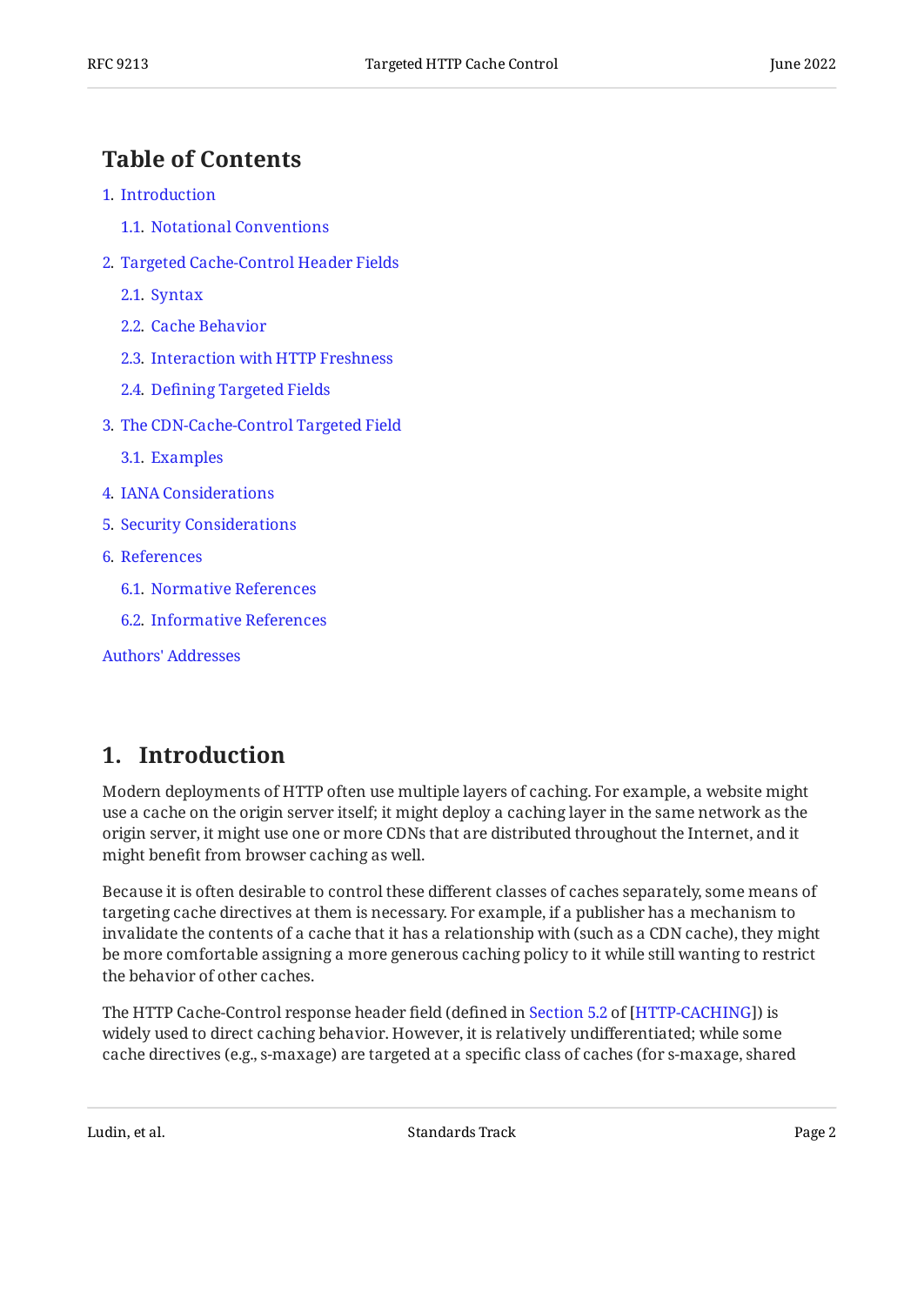caches), targeting is not consistently available across all existing cache directives (e.g., stalewhile-revalidate). This is problematic especially as the number of caching extensions grows along with the number of potential targets.

Some implementations have defined ad hoc control mechanisms to overcome this issue, but their interoperability is low. [Section 2](#page-2-1) defines a standard framework for targeted cache control using HTTP response headers, and [Section 3](#page-5-1) defines one such header: the CDN-Cache-Control response header field.

#### <span id="page-2-0"></span>**[1.1. Notational Conventions](#page-2-0)**

The key words "MUST", "MUST NOT", "REQUIRED", "SHALL", "SHALL NOT", "SHOULD", "SHOULD NOT", "**RECOMMENDED", "NOT RECOMMENDED", "MAY",** and "OPTIONAL" in this document are to be interpreted as described in BCP 14 [RFC2119] [RFC8174] when, and only when, they appear in all capitals, as shown here.

### <span id="page-2-1"></span>**[2. Targeted Cache-Control Header Fields](#page-2-1)**

A Targeted Cache-Control Header Field (hereafter "targeted field") is an HTTP response header field that has the same semantics as the Cache-Control response header field ( [\[HTTP-CACHING](#page-6-4)], [Section 5.2](https://www.rfc-editor.org/rfc/rfc9111#section-5.2)). However, it has a distinct field name that indicates the target for its cache directives.

For example:

```
CDN-Cache-Control: max-age=60
```
<span id="page-2-2"></span>is a targeted field that applies to CDNs, as defined in [Section 3.](#page-5-1)

#### **[2.1. Syntax](#page-2-2)**

Targeted fields are Dictionary Structured Fields ([Section 3.2](https://www.rfc-editor.org/rfc/rfc8941#section-3.2) of [\[STRUCTURED-FIELDS](#page-7-4)]). Each member of the Dictionary is an HTTP cache response directive ([Section 5.2.2](https://www.rfc-editor.org/rfc/rfc9111#section-5.2.2) of [[HTTP-CACHING\]](#page-6-4)) includingextension response directives (as per Section 5.2.3 of [HTTP-CACHING]). Note that while targeted fields often have the same syntax as Cache-Control fields, differences in error handling mean that using a Cache-Control parser rather than a Structured Fields parser can introduce interoperability issues.

Because cache directives are not defined in terms of structured data types, it is necessary to map theirvalues into the appropriate types. Section 5.2 of [HTTP-CACHING] defines cache directive values to be either absent, a quoted-string, or a token.

This means that cache directives that have no value will be mapped to a Boolean ( [Section 3.3.6](https://www.rfc-editor.org/rfc/rfc8941#section-3.3.6) of [[STRUCTURED-FIELDS\]](#page-7-4)). When the value is a quoted-string, it will be mapped to a String ([Section](https://www.rfc-editor.org/rfc/rfc8941#section-3.3.3) [3.3.3](https://www.rfc-editor.org/rfc/rfc8941#section-3.3.3) of [\[STRUCTURED-FIELDS\]](#page-7-4)), and when it is a token, it will map to a Token ([Section 3.3.4](https://www.rfc-editor.org/rfc/rfc8941#section-3.3.4) of [[STRUCTURED-FIELDS\]](#page-7-4)), an Integer ([Section 3.3.1](https://www.rfc-editor.org/rfc/rfc8941#section-3.3.1) of [STRUCTURED-FIELDS]), or a Decimal ([Section 3.3.2](https://www.rfc-editor.org/rfc/rfc8941#section-3.3.2) of [\[STRUCTURED-FIELDS](#page-7-4)]), depending on the content of the value.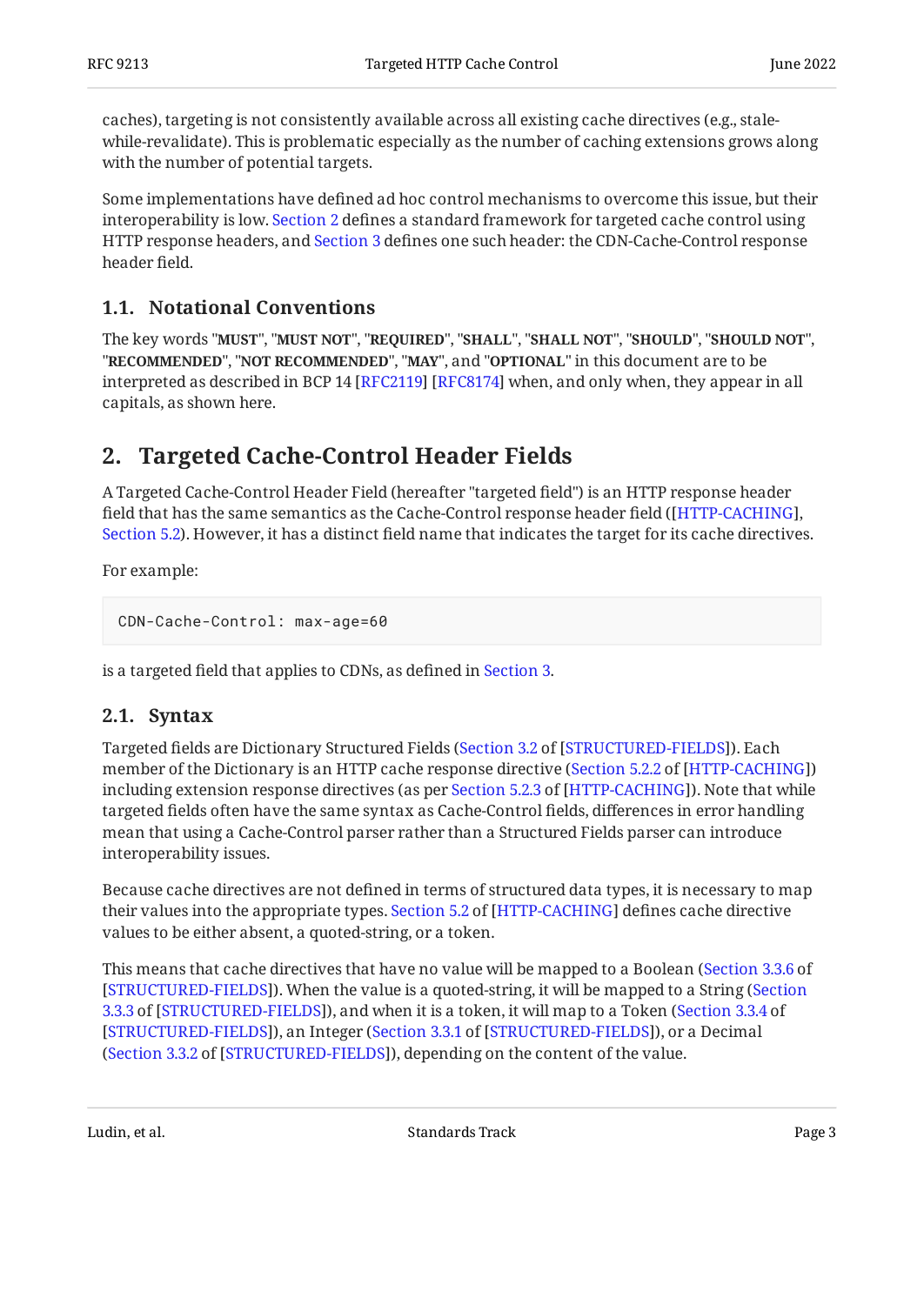For example, the max-age directive ([Section 5.2.2.1](https://www.rfc-editor.org/rfc/rfc9111#section-5.2.2.1) of [[HTTP-CACHING\]](#page-6-4)) has an integer value; no-store ([Section 5.2.2.5](https://www.rfc-editor.org/rfc/rfc9111#section-5.2.2.5) of [\[HTTP-CACHING](#page-6-4)]) always has a Boolean true value, and no-cache ([Section](https://www.rfc-editor.org/rfc/rfc9111#section-5.2.2.4) [5.2.2.4](https://www.rfc-editor.org/rfc/rfc9111#section-5.2.2.4) of [[HTTP-CACHING\]](#page-6-4)) has a value that can be either Boolean true or a string containing a comma-delimited list of field names.

Implementations **MUST NOT** generate values that violate these inferred constraints on the cache directive's value. In particular, string values whose first character is not alphabetic or "\*" **MUST** be generated as Strings so that they are not mistaken for other types.

Implementations **SHOULD NOT** consume values that violate these inferred constraints. For example, a consuming implementation that coerces a max-age with a decimal value into an integer would behave differently than other implementations, potentially causing interoperability issues.

Parameters received on cache directives are to be ignored, unless other handling is explicitly specified.

If a targeted field in a given response is empty, or a parsing error is encountered, that field **MUST** be ignored by the cache (i.e., it behaves as if the field were not present, likely falling back to other cache-control mechanisms present).

#### <span id="page-3-0"></span>**[2.2. Cache Behavior](#page-3-0)**

A cache that implements this specification maintains a target list. A target list is an ordered list of the targeted field names that it uses for caching policy, with the order reflecting priority from most applicable to least. The target list might be fixed, user configurable, or generated per request, depending upon the implementation.

For example, a CDN cache might support both CDN-Cache-Control and a header specific to that CDN, ExampleCDN-Cache-Control, with the latter overriding the former. Its target list would be:

[ExampleCDN-Cache-Control, CDN-Cache-Control]

When a cache that implements this specification receives a response with one or more of the header field names on its target list, the cache **MUST** select the first (in target-list order) field with a valid, non-empty value and use its value to determine the caching policy for the response, and it **MUST** ignore the Cache-Control and Expires header fields in that response, unless no valid, nonempty value is available from the listed header fields.

Note that this occurs on a response-by-response basis; if no member of the cache's target list is present, valid, and non-empty, a cache falls back to other cache control mechanisms as required by HTTP [HTTP-CACHING].

Targeted fields that are not on a cache's target list **MUST NOT** change that cache's behavior and **MUST** be passed through.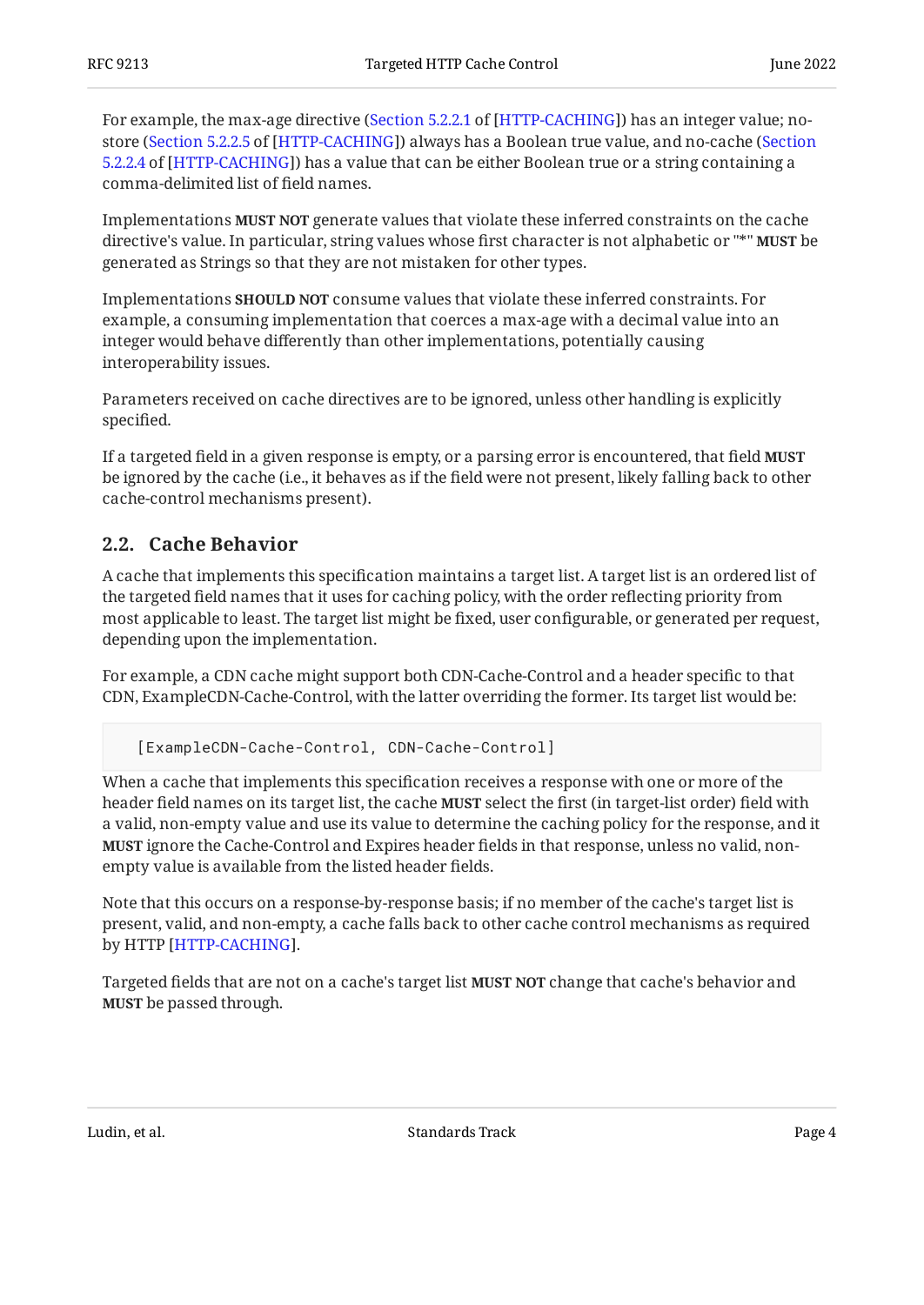Caches that use a targeted field **MUST** implement the semantics of the following cache directives:

- max-age •
- must-revalidate •
- no-store •
- no-cache •
- private •

Furthermore, they **SHOULD** implement other cache directives (including extension cache directives) that they support in the Cache-Control response header field.

The semantics and precedence of cache directives in a targeted field are the same as those in Cache-Control. In particular, no-store and no-cache make max-age inoperative, and unrecognized extension directives are ignored.

#### <span id="page-4-0"></span>**[2.3. Interaction with HTTP Freshness](#page-4-0)**

HTTPcaching has a single, end-to-end freshness model defined in Section 4.2 of [HTTP-CACHING]. When additional freshness mechanisms are only available to some caches along a request path (for example, using targeted fields), their interactions need to be carefully considered. In particular, a targeted cache might have longer freshness lifetimes available to it than other caches, causing it to serve responses that appear to be prematurely (or even immediately) stale to those other caches, negatively impacting cache efficiency.

For example, a response stored by a CDN cache might be served with the following headers:

```
Age: 1800
Cache-Control: max-age=600
CDN-Cache-Control: max-age=3600
```
From the CDN's perspective, this response is still fresh after being cached for 30 minutes, while from the standpoint of other caches, this response is already stale. See [AGE-PENALTY] for more discussion.

When the targeted cache has a strong coherence mechanism (e.g., the origin server has the ability to proactively invalidate cached responses), it is often desirable to mitigate these effects. Some techniques seen in deployments include:

- Removing the Age header field •
- Updating the Date header field value to the current time •
- $\bullet$  Updating the Expires header field value to the current time, plus any Cache-Control:  ${\max}\text{-age}$ value

This specification does not place any specific requirements on implementations to mitigate these effects, but definitions of targeted fields can do so.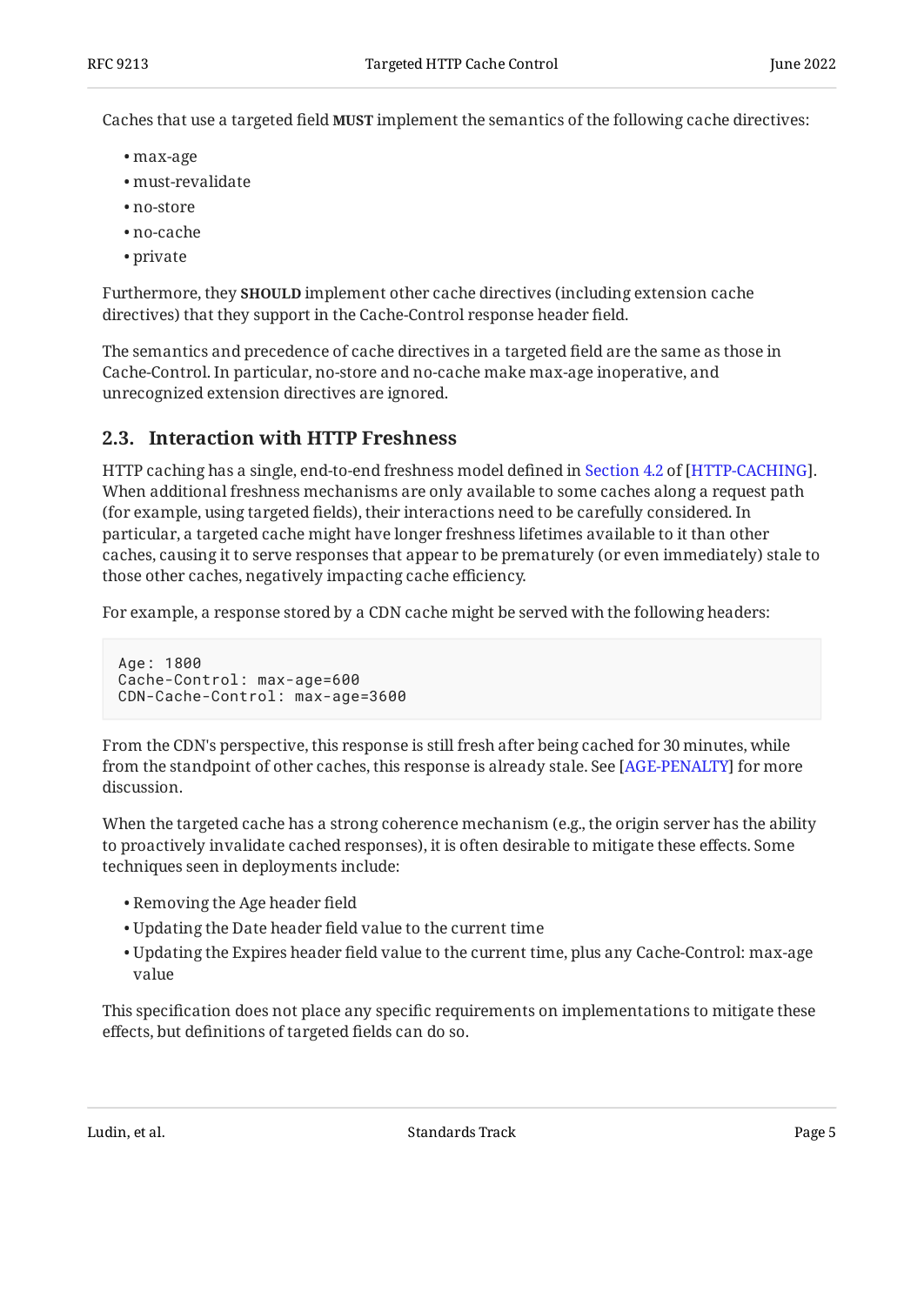#### <span id="page-5-0"></span>**[2.4. D](#page-5-0)efi[ning Targeted Fields](#page-5-0)**

A targeted field for a particular class of cache can be defined by requesting registration in the "Hypertext Transfer Protocol (HTTP) Field Name Registry" ([<https://www.iana.org/assignments/](https://www.iana.org/assignments/http-fields/) [http-](https://www.iana.org/assignments/http-fields/)fields/>).

Registration requests can use this document as the specification document; in which case, the Comments field should clearly define the class of caches that the targeted field applies to. Alternatively, if other documentation for the field has been created, it can be used as the specification document.

By convention, targeted fields have the suffix "-Cache-Control", e.g., "ExampleCDN-Cache-Control". However, this suffix **MUST NOT** be used on its own to identify targeted fields; it is only a convention.

## <span id="page-5-1"></span>**[3. The CDN-Cache-Control Targeted Field](#page-5-1)**

The CDN-Cache-Control response header field is a targeted field ([Section 2\)](#page-2-1) that allows origin servers to control the behavior of CDN caches interposed between them and clients separately from other caches that might handle the response.

It applies to caches that are part of a distributed network that operate on behalf of an origin server (commonly called a CDN).

CDN caches that use CDN-Cache-Control will typically forward this header so that downstream CDN caches can use it as well. However, they **MAY** remove it when this is undesirable (for example, when configured to do so because it is known not to be used downstream).

#### <span id="page-5-2"></span>**[3.1. Examples](#page-5-2)**

For example, the following header fields would instruct a CDN cache (i.e., a cache with a target list of [CDN-Cache-Control]) to consider the response fresh for 600 seconds, other shared caches to consider the response fresh for 120 seconds, and any remaining caches to consider the response fresh for 60 seconds:

```
Cache-Control: max-age=60, s-maxage=120
CDN-Cache-Control: max-age=600
```
These header fields would instruct a CDN cache to consider the response fresh for 600 seconds, while all other caches would be prevented from storing it:

```
CDN-Cache-Control: max-age=600
Cache-Control: no-store
```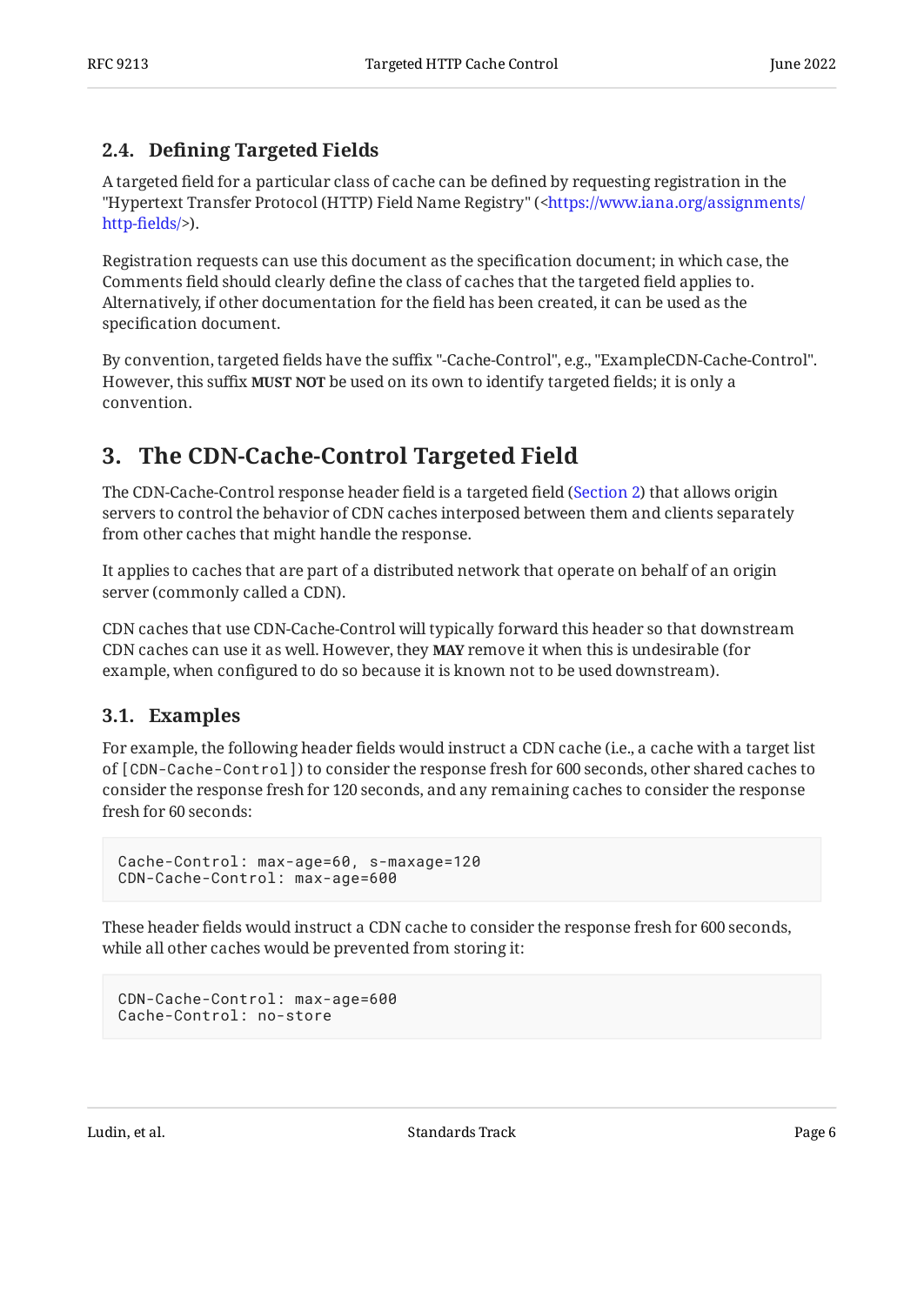Because CDN-Cache-Control is not present, this header field would prevent all caches from storing the response:

```
Cache-Control: no-store
```
Whereas these would prevent all caches except for CDN caches from storing the response:

```
Cache-Control: no-store
CDN-Cache-Control: none
```
<span id="page-6-0"></span>(Note that 'none' is not a registered cache directive; it is here to avoid sending a header field with an empty value, which would be ignored.)

### **[4. IANA Considerations](#page-6-0)**

IANA has registered the following entry in the "Hypertext Transfer Protocol (HTTP) Field Name Registry" defined by [HTTP]:

Field Name: CDN-Cache-Control Status: permanent Specification Document: RFC 9213 Comments: Cache directives targeted at content delivery networks

### <span id="page-6-1"></span>**[5. Security Considerations](#page-6-1)**

The security considerations of HTTP caching [HTTP-CACHING] apply.

The ability to carry multiple caching policies on a response can result in confusion about how a response will be cached in different systems, potentially resulting in unintentional reuse of responses with sensitive information. For this reason, care must be exercised.

### <span id="page-6-3"></span><span id="page-6-2"></span>**[6. References](#page-6-2)**

#### <span id="page-6-5"></span>**[6.1. Normative References](#page-6-3)**

- **[HTTP]** Fielding, R., Ed., Nottingham, M., Ed., and J. Reschke, Ed., "HTTP Semantics", STD 97, RFC 9110, DOI 10.17487/RFC9110, June 2022, [<https://www.rfc-editor.org/info/](https://www.rfc-editor.org/info/rfc9110) . [rfc9110](https://www.rfc-editor.org/info/rfc9110)>
- <span id="page-6-4"></span>**[HTTP-CACHING]** Fielding, R., Ed., Nottingham, M., Ed., and J. Reschke, Ed., "HTTP Caching", STD 98, RFC 9111, DOI 10.17487/RFC9111, June 2022, [<https://www.rfc-editor.org/info/](https://www.rfc-editor.org/info/rfc9111) . [rfc9111](https://www.rfc-editor.org/info/rfc9111)>